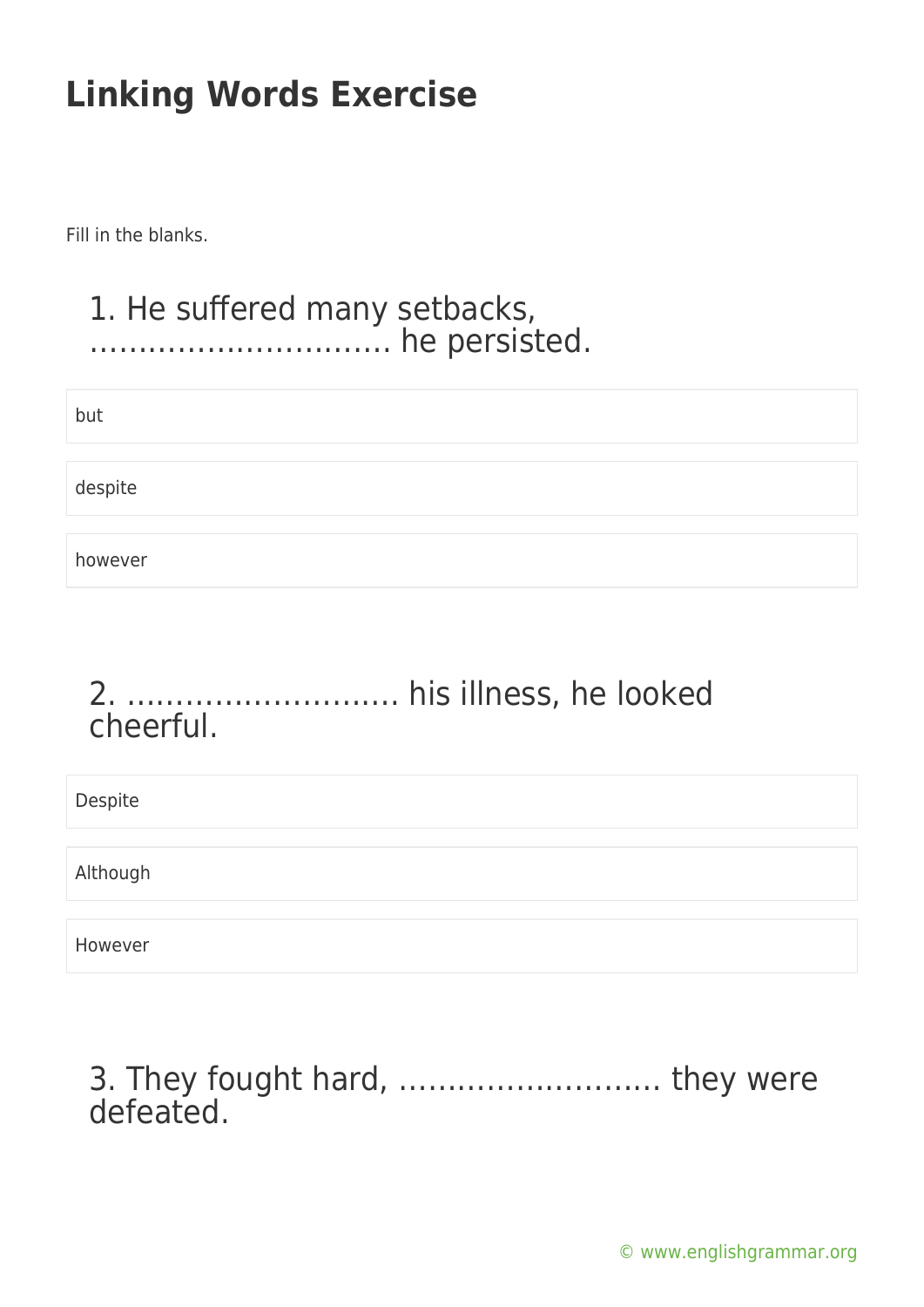| but     |  |  |
|---------|--|--|
|         |  |  |
| however |  |  |
|         |  |  |
| despite |  |  |

### 4. She works hard; …………………………., she does not earn much.

but

however

though

### 5. The party was fun; …………………………, I went home early.

despite

but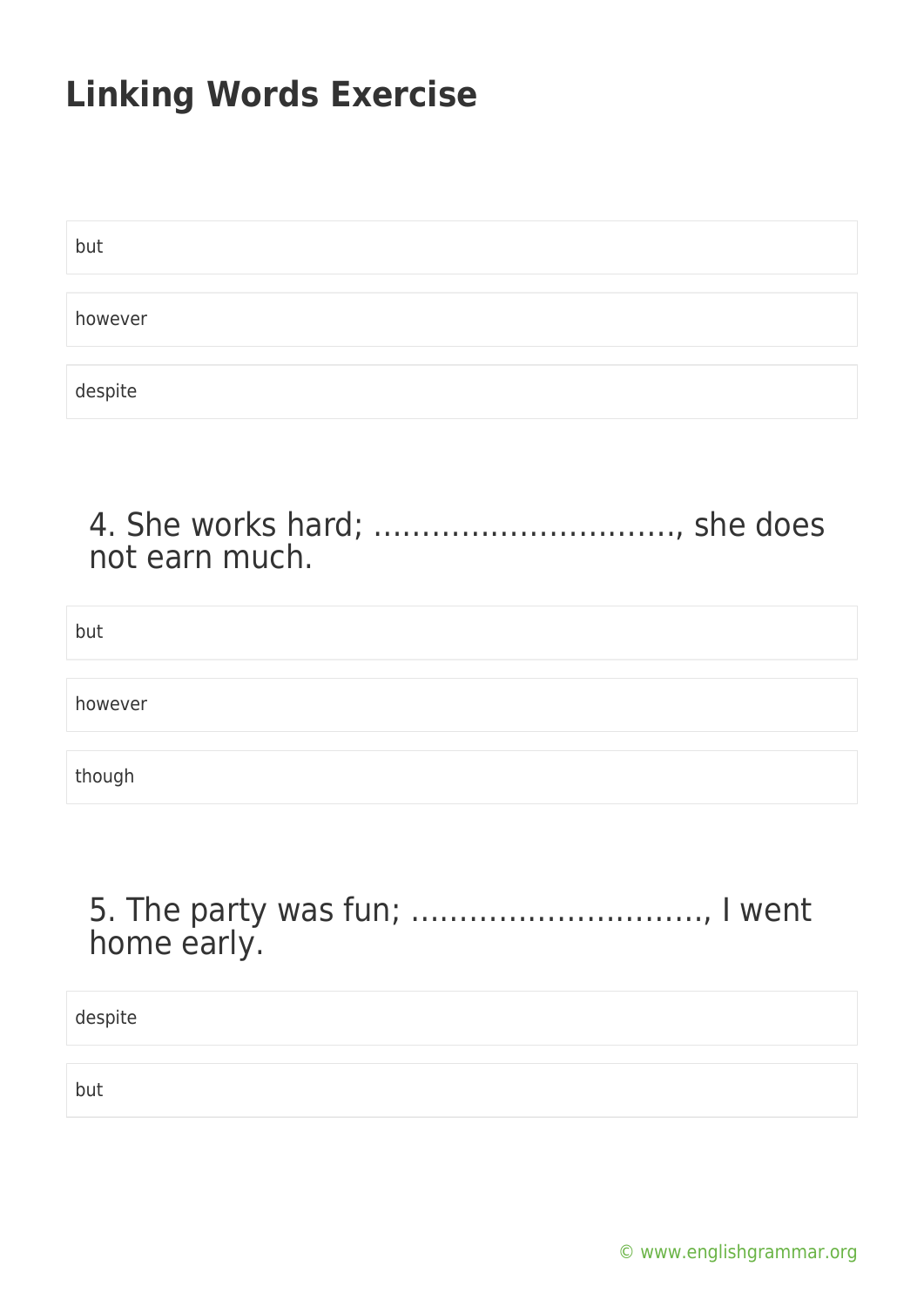though

however

### 6. ………………………… trying hard, he could not move the table.

Despite

Though

However

### 7. …………………………. I missed the bus, I still managed to reach on time.

Although

However

Despite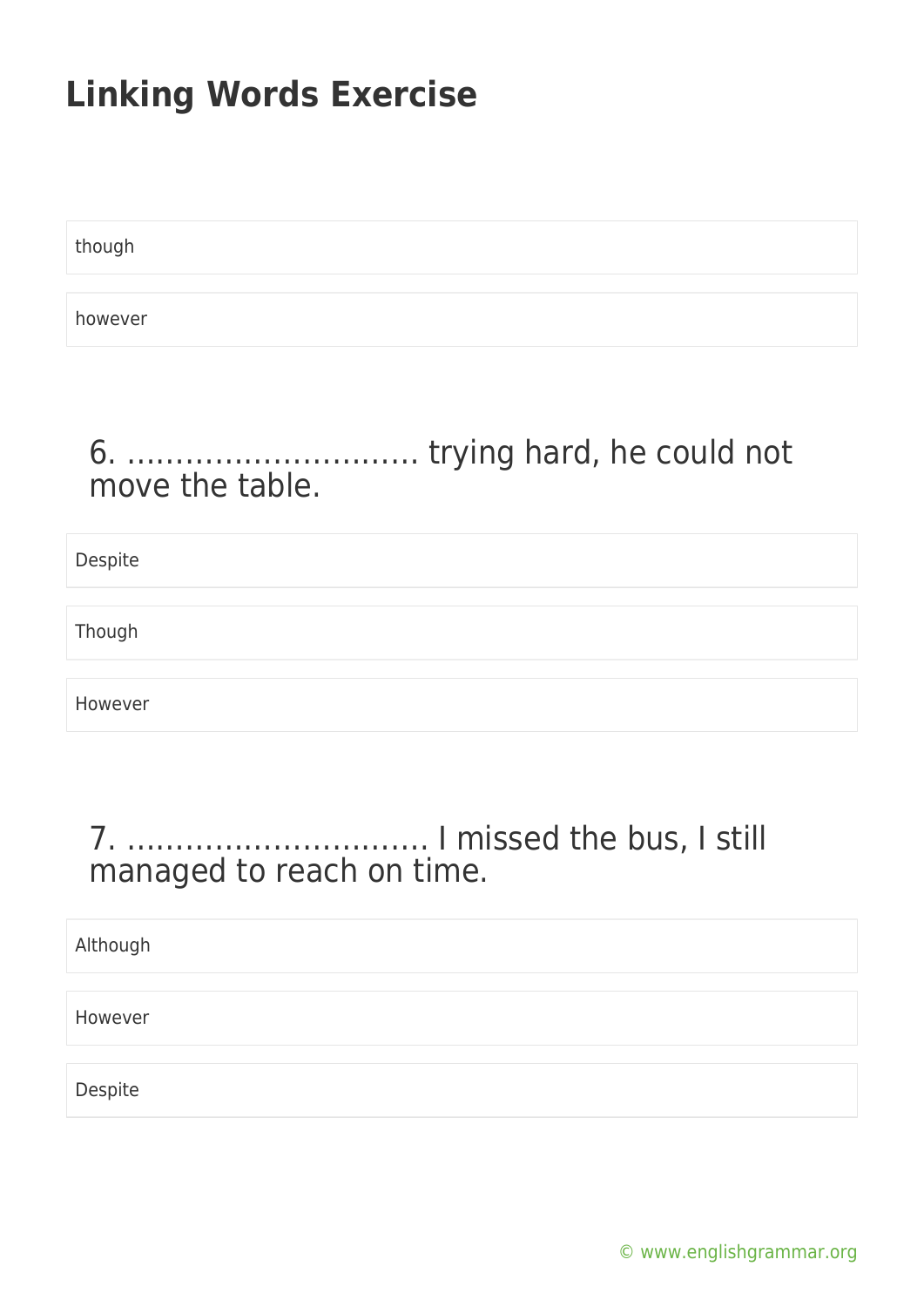#### 8. ……………………….. their best efforts, they could not save her.

| Despite  |  |
|----------|--|
|          |  |
| However  |  |
|          |  |
| Although |  |

### 9. The doctors tried hard; ……………………………, they could not save her.

however

though

but

10. …………………………. suffering grievous injuries, he is hopeful of making a complete recovery.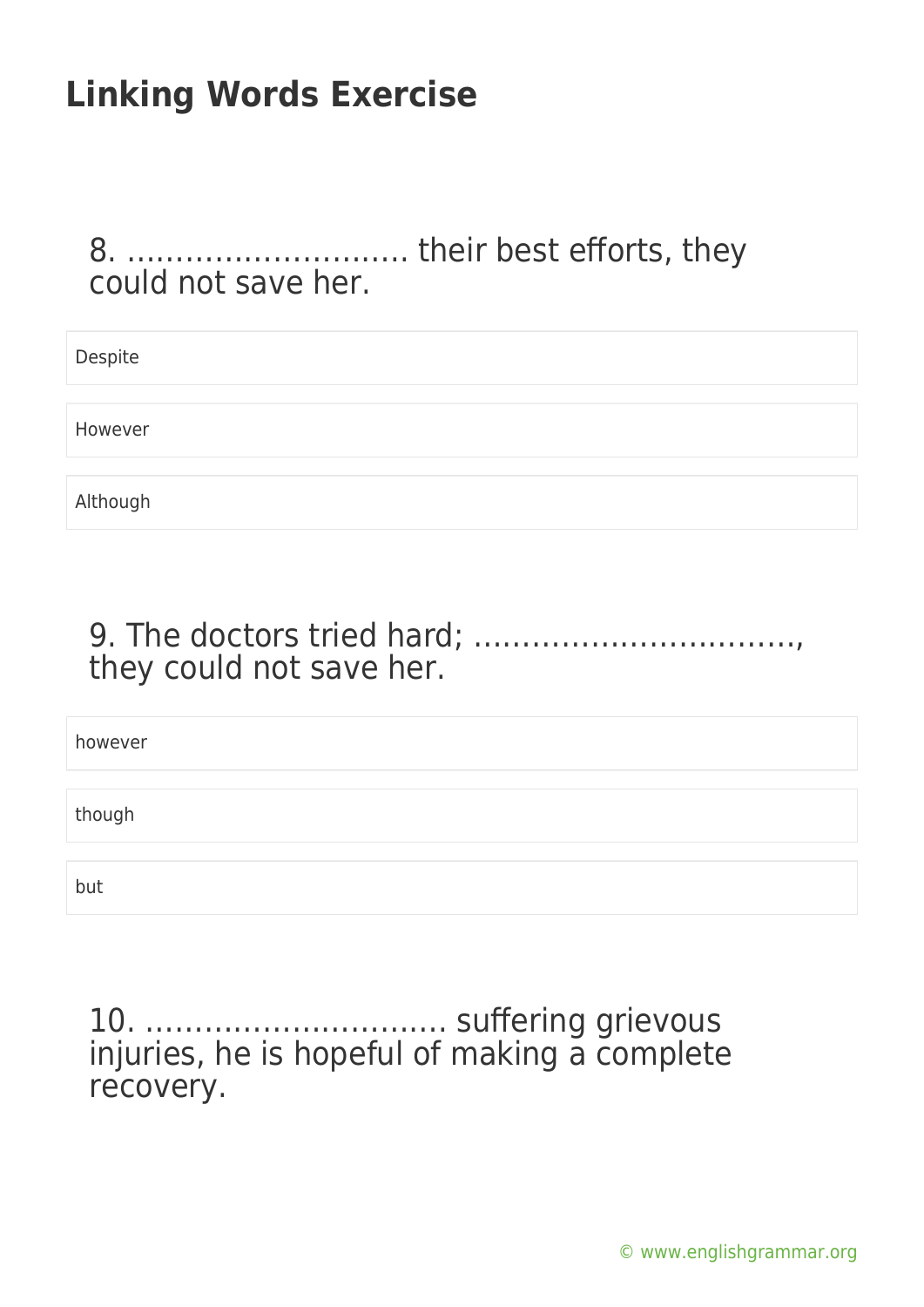| Despite |  |  |  |
|---------|--|--|--|
|         |  |  |  |
| Though  |  |  |  |
|         |  |  |  |
| However |  |  |  |

### 11. …………………………. she was the most deserving student, she did not get admission.

Though

However

Despite

### 12. ……………………….. hard you may try, you will not succeed.

However

Though

[© www.englishgrammar.org](https://www.englishgrammar.org/)